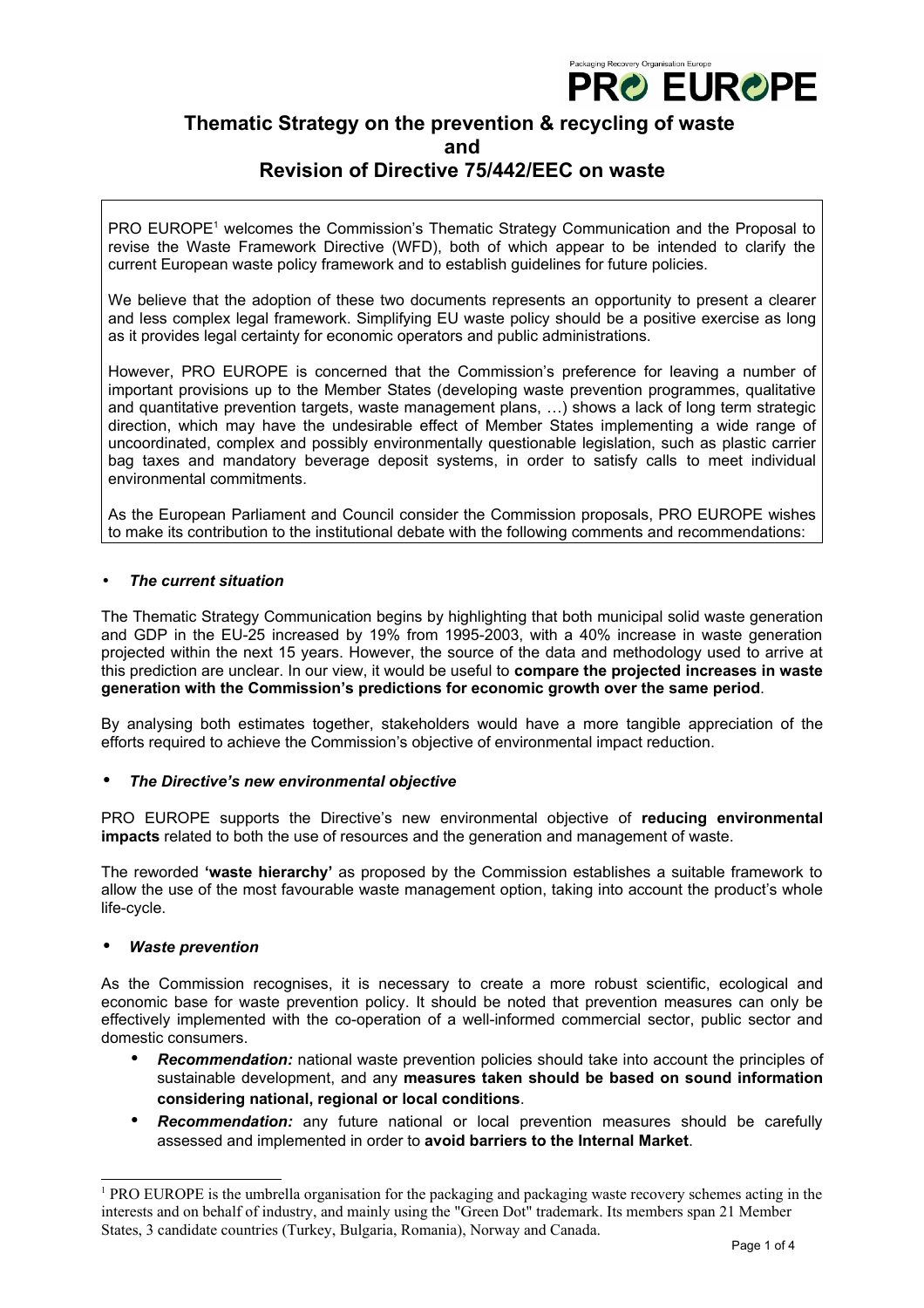

PRO EUROPE would support the Commission statement that it will promote the use of the IPPC Directive, IPP and other tools in order to encourage the spread of best practices in waste prevention.

### • *Definition of 'recycling'*

PRO EUROPE would support the proposed 'recycling' definition in the Proposal, **as long as it can be shown to meet the objectives of administrative simplification** and continues to **include existing packaging waste recycling processes** currently carried out within the EU.

PRO EUROPE is in favour of **developing quality standards for certain recycling facilities** to achieve a level playing field. These quality standards, as the Commission recognises, will stimulate demand for and acceptability of recycled materials, while helping to standardise conditions under which recycling and recovery operations are carried out between EU and non-EU facilities. PRO EUROPE considers **CEN** to be an appropriate body for developing these quality standards, and we would like to see all relevant stakeholders involved in waste recovery and recycling processes consulted and encouraged to participate in the development of these standards.

#### • *Recovery and disposal activities*

PRO EUROPE supports the Commission's view that **certain recovery operations can be as environmentally beneficial as recycling** and have a high potential to contribute to the Directive's objectives of reducing the environmental impacts of waste and the overall environmental impacts related to the use of resources.

In our view, classification of recovery based on the substitution of natural resources in the economy as opposed to in a specific plant represents an improvement. In addition, the establishment of an energy efficiency threshold for municipal incinerators is, in our opinion, a positive suggestion. It is therefore sensible that operations in energy-efficient municipal waste incinerators can qualify as energy recovery.

Finally, the extension of the scope of the IPPC Directive to selected waste management activities should be carefully considered, taking into account that any measures proposed should be proportional to the environmental impact of each process.

#### • *Secondary products materials and substances*

PRO EUROPE would **urge against using the comitology procedure** to reclassify waste as secondary products materials or substances, since it prevents valuable input from relevant stakeholders. Instead, PRO EUROPE would consider **CEN** to be an appropriate organisation to agree the environmental and quality criteria for reclassification of waste using the newly proposed two-step procedure.

PRO EUROPE would also be pleased to participate in stakeholder consultations and provide its technical knowledge and expertise in order to identify criteria and help to elucidate any new necessary standards.

#### • *Hazardous waste*

Household hazardous waste remains out of the scope of the specific hazardous waste provisions in the revised WFD (as well as out of the scope of Directive 91/689/EC). According to the Proposal, this will continue to be the case **until it is collected by an undertaking which carries out waste treatment operations or by a private or public waste collector** (article 12§2).

This provision would appear to imply that any process of household waste collection may lead to the waste being considered as hazardous, as long as the possibility of the presence of some hazardous material exists.

Decision 2001/118/EC (amending decision 2000/532/EC) regarding the list of wastes refers specifically to packaging waste:

*"When separately collected by municipalities, packaging wastes are considered hazardous only if the concentrations of hazardous substances within them are such that the packaging waste presents one or more of the properties listed in Annex III to Council Directive 91/689/EEC".*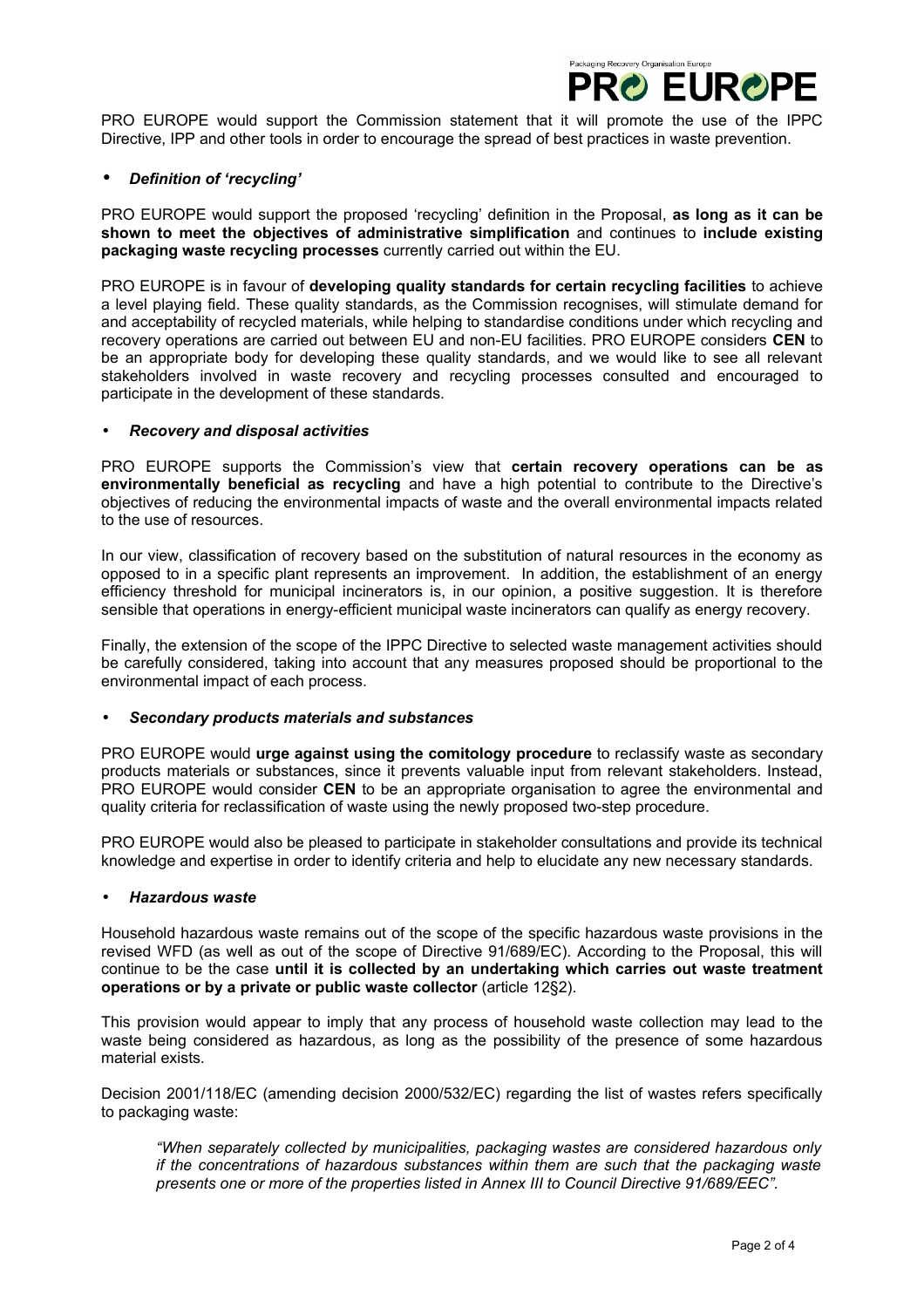

• *Recommendation:* this provision should be taken into account by decision-makers in order to ensure that sorted, collected packaging waste remains classed as 'non-hazardous'.

#### • *Introduction of life-cycle thinking into waste policy*

PRO EUROPE supports the introduction of this approach into European waste policy. Applying the lifecycle approach to waste policy implementation, if properly enforced, would have many positive environmental benefits, ensuring that those responsible within the production and distribution chains take proportionate responsibility for their actions.

However, the difficulty in the past has been in determining how to take this approach forward in a practical and meaningful way so that business, the reprocessing industry, local authorities and the public fully understand and adopt this approach.

PRO EUROPE's members have a great deal of experience and expertise in the interpretation and effective translation of environmental legislation into tangible and nationally enforceable obligations. We would therefore be pleased to offer our support in developing basic guidelines into an agreed approach and methodology in order to make life-cycle tools applicable to waste policy.

• *Recommendation:* the Commission should urgently undertake further work to develop life-cycle thinking in order to determine future policies in this important area.

#### • *Life-Cycle Analysis (LCA)*

PRO EUROPE would suggest that to achieve a complete and representative LCA, the analysis should extend throughout the entire production chain into the areas of raw material choice and procurement as well as production methods. Only by doing this can a LCA provide a complete picture of a given product's environmental footprint.

It should also be remembered that the complexity and resource commitments involved in performing such LCA studies would render them appropriate in only a small number of cases, and hence their applicability would be marginal at best.

• *Recommendation:* for these reasons, PRO EUROPE would recommend that LCA studies are implemented on a voluntary basis.

#### • *Improving the knowledge base*

PRO EUROPE agrees that a sound knowledge base is crucial to build successful long term waste policies. In this regard, one of the major contributions of PRO EUROPE members in the implementation of Directive 94/62/EC on packaging and packaging waste has been the generation of **sound data on packaging waste and waste management**. This data assists Member States in their reporting obligations, and provides objective information for well-founded decision making.

PRO EUROPE would be therefore be pleased to continue offering its expertise and know-how to EU decision-makers as discussions progress on the waste Thematic Strategy and revision of the WFD.

### • *Simplification of existing legislation and other measures*

One of the stated aims of the new Strategy is the simplification and modernisation of existing legislation. PRO EUROPE is in favour of simplified legislation at the EU level as long as the **consequences for its implementation at Member State level** are taken into consideration. For example, Directive 2002/96/EC on waste electrical and electronic equipment appears on first glance to be short, concise and modern in its outlook. However, due to the ambiguity of its content and a number of unclear and confusing articles, it has proven extremely difficult to transpose into national legislation.

PRO EUROPE supports the Commission's target of administrative simplification by the removal of potential overlaps between permit procedures set up in the WFD and IPPC Directive.

In addition, we believe that the proposed combination of the legislation on hazardous waste with the WFD will make things clearer and simpler for stakeholders from the both the public and private sectors.